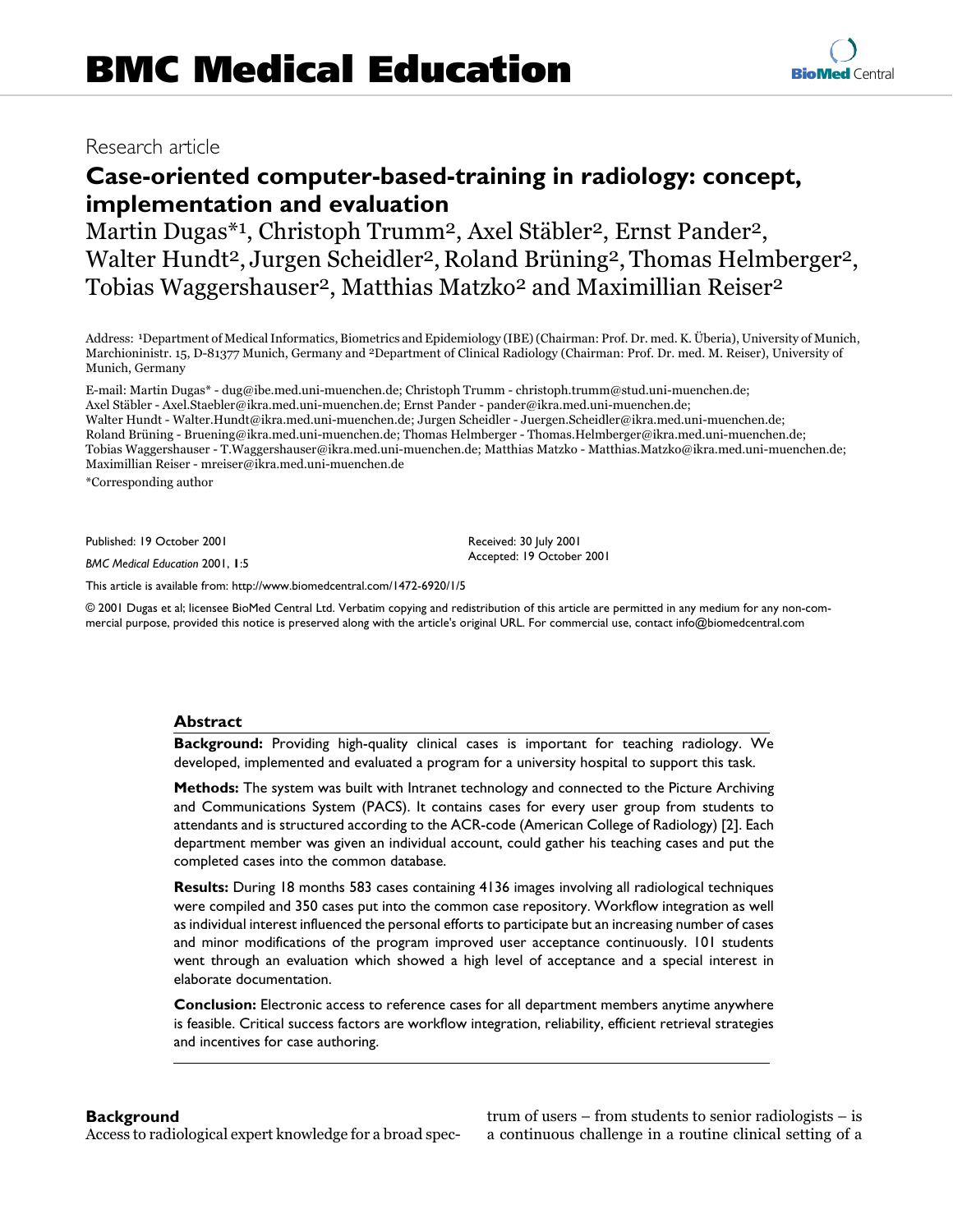university hospital. A balance between established and new teaching methods is needed to provide high quality, peer-reviewed content.

The knowledge transfer normally takes place during teaching sessions in small groups, lectures or in the context of a specific case during daily routine by personal interaction e.g. between attendant physicians and residents, house officers and students. For this reason all members of the radiologic department are involved in a general teaching file.

In this context we developed a new software tool to collect and document relevant cases – according to all different levels of radiologic knowledge – from daily routine in an integrated manner by including all types of image sources. Access to this Intranet-based Teaching File – the "Lehrarchiv" – should be provided from any workstation within the department.

The design of this teaching file should  $-$  in the long run  $$ integrate all department members both as case authors and normal users. At the same time a high, homogeneous quality level should be guaranteed from the beginning.

By a differentiated authorization system two opposite prerequisites had to be fulfilled: On the one hand the necessary technical infrastructure to provide access to the system should be ensured, i.e. access to the Intranet should be possible anytime anywhere within the department. On the other hand clinical data with patient information and images must be protected against unauthorized use.

Another critical issue concerning the infrastructure is acquisition and archiving of image data, i.e. the pathway of the image from its generation to the teaching file. All radiological techniques should be included, especially CT, MR, conventional X-ray, angiography and ultrasound. In this context our objective was to answer the following questions:

• Is a teaching file with access anytime anywhere within the radiologic department and smooth integration into routine workflow feasible from a technical point of view?

• What format and data structure is appropriate for a radiologic case description?

- What kind of retrieval functions are required?
- Is an electronic radiologic teaching file accepted by students and physicians?

## **Materials and Methods** *Image acquisition*

In general there are three methods for image acquisition for a teaching file:

1. Secondary digitization of a primary analogous image e.g. a conventional radiographic film and subsequent electronic transfer transfer to the teaching file. This method is rather time-consuming and implies loss of image quality due to digitization, but is typically required when external radiographs or slides are included; the additional effort must be weighed against the relevance for the case presentation on an individual basis.

2. Transfer of a digital image from an external data source into the teaching file. This may be a digital image primarily stored in an electronic archive or digitized for other reasons.

3. Direct transfer of primary digitally generated, recent patient images (CT, MR etc.) into the teaching file.

All three methods have been implemented for our teaching file. The problems associated with different media are very common at present and characterize the current change from classical film-based to computerized radiology.

The direct digital transfer is – with respect to workflow integration and image quality – obviously the most attractive method and is the preferred way in the context of the establishment of PACS. This method becomes even more relevant, because the number of images per case is increasing continuously due to sophisticated radiological techniques. For this reason manual transfer of single images becomes more and more impractical.

The technical implementation was realized with a DI-COM (Digital Imaging and Communications in Medicine) [[1\]](#page-5-1) interface – an international multi-vendor standard -, which enables the transfer of selected images to the teaching file in a very simplistic manner, similar to printing images. In order to preserve confidentiality the patient's identification is eliminated when a case is published.

An important success factor for a radiologic teaching file consists in efficient retrieval mechanisms, especially when searching for similar cases. Similarity is referring both to localization and pathology of a radiological finding. For this reason the internationally established ACR-Code [[2](#page-5-0)] was applied, which allows a precise classification of cases according to these dimensions.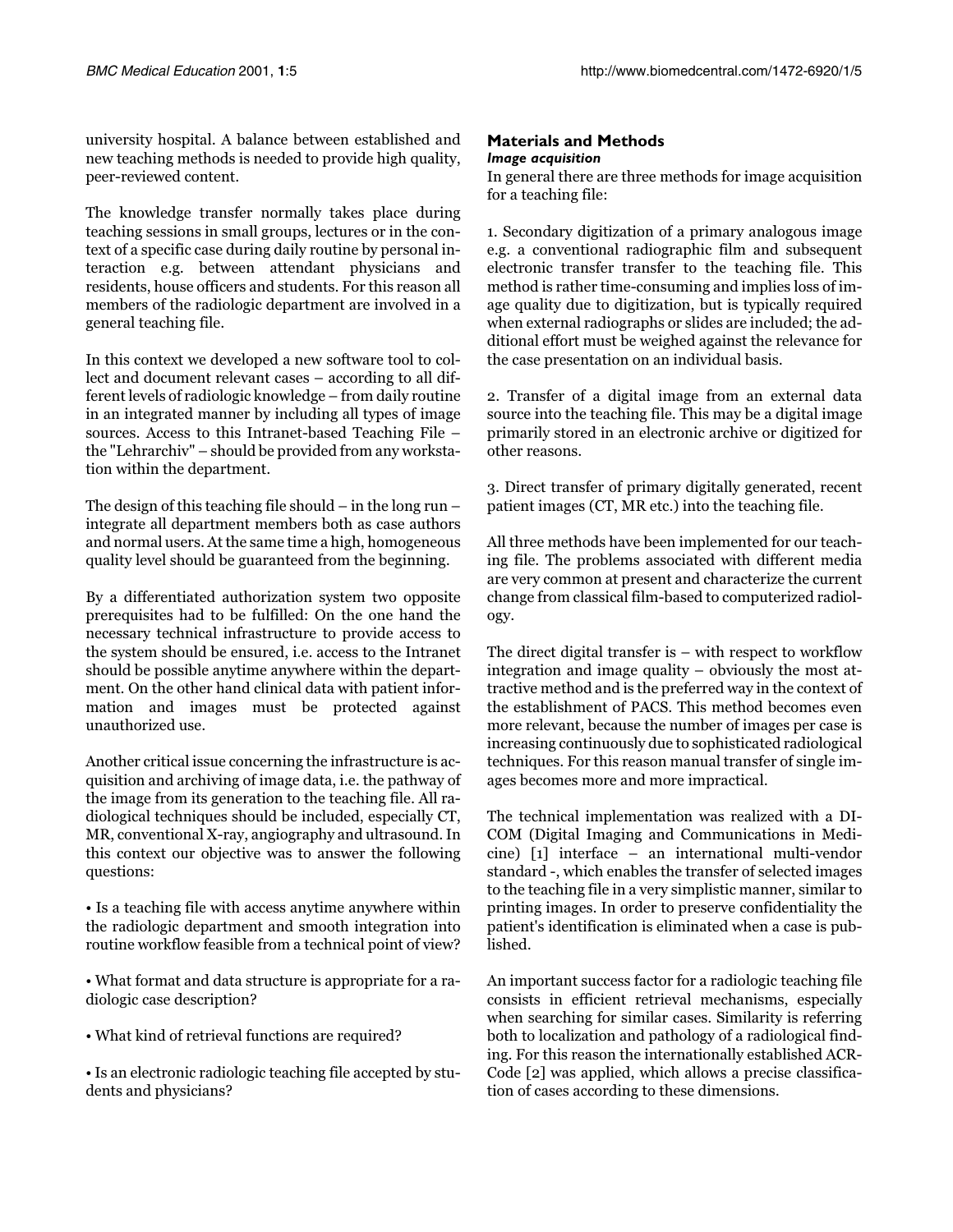### *Software concept*

The teaching file system acts basically as a DICOM receiver, i.e. the case repository behaves like a printing device.

By means of a web frontend and individual user accounts each author can access and edit his own cases on the teaching file server. Authorized users can release cases for the public case repository.

We applied an iterative software design approach with rapid prototyping, i.e. we built prototypes, tested and continuously refined them; altogether about 10 iteration cycles were required. The data structure consists of two tables (cases and images) with altogether 23 items.

## *Hard- and Software*

The technical concept is based on established Internet tools. An Apache [\[4\]](#page-5-2) Webserver (version 1.4.2) on a Linux [\[5](#page-5-3)] machine (Distribution SuSE 6.3) provides PERL [[6](#page-5-4)] (version 5.005) programs accessing a relational database [\[7](#page-5-5)]. The department network consists of a Gigabit-Backbone and NT-workstations with 100 MBit connections.

### *Evaluation Method*

To quantify user acceptance we applied a paper based survey. Categorized items were recorded on a six point Lickert scale, from 1=absolutely correct to 6=completely wrong. Scores are given as mean +/- standard deviation.

## **Results**

#### *Case authoring*

After a program development phase of approximately one year and 18 months of clinical routine use there are now approx. 350 released cases accessible (283 are work in progress); 31 users from our radiologic department are registered, but only eight of them contributed to more than 80% of cases.

The radiologist can select relevant images on a DICOM workstation during his routine work and send these to the teaching file through the DICOM-Send procedure in analogy to printing. At a later time he can connect to his teaching file account and edit the case. In addition he can upload secondary digitized images.

The textual description (free text) consists of four sections:

- Diagnosis, which is mandatory,
- medical history / clinical presentation / laboratory,
- radiologic findings and
- comment.

| File                                                                       | Edit<br>View<br>$\blacktriangleright$ announce $\blacktriangleright$ anno $\blacktriangleright$ anno | RCD - Browser - Netscape<br>Help<br>Go<br>Communicator                             | L I O I                                                 |
|----------------------------------------------------------------------------|------------------------------------------------------------------------------------------------------|------------------------------------------------------------------------------------|---------------------------------------------------------|
| <b>Radiologic Case Dictionary IBE and Department of Clinical Radiology</b> |                                                                                                      |                                                                                    |                                                         |
| Search                                                                     |                                                                                                      | Enter keywords and/or select an ACR-Code                                           | Date: 7.6.2001<br>Released Cases: 492<br>Found Cases: 8 |
| <b>Diagnosis or</b><br>Case-ID:                                            |                                                                                                      | aneurysm                                                                           |                                                         |
|                                                                            | <b>ACR</b> location code:                                                                            | 5<br>Location code                                                                 |                                                         |
|                                                                            | ACR pathology code:                                                                                  | Start<br>Reset<br>Pathology code                                                   |                                                         |
| Series                                                                     |                                                                                                      | Please select<br>$\blacktriangledown$                                              |                                                         |
|                                                                            |                                                                                                      |                                                                                    |                                                         |
|                                                                            | Location Pathology Diagnosis                                                                         |                                                                                    |                                                         |
| 562                                                                        | 5732                                                                                                 | Old, traumatic aortic aneurysm next to Lig. Botalli                                |                                                         |
| 562                                                                        | 5731                                                                                                 | Ruptured aneurysm of Aorta thoracalis and abdominalis rupturiert                   |                                                         |
| 562                                                                        | 573                                                                                                  | Aneurysm of Aorta ascendens associated with Marfan syndrome                        |                                                         |
| 544                                                                        | 5731                                                                                                 | Aneurysm of LAD                                                                    |                                                         |
| 562                                                                        | 573                                                                                                  | Aneurysm of A. Iusoria                                                             |                                                         |
| 562                                                                        | 573                                                                                                  | Aneurysm of aortic arch                                                            |                                                         |
| 524                                                                        | $571 - 5$                                                                                            | Left ventricle aneurysm after myocardial infarction                                |                                                         |
| 511                                                                        | 5773                                                                                                 | Left ventricle aneurysm in combination with infrarenal aneurysm of abdominal aorta |                                                         |
| $\mathbb{E}^n$ =0=                                                         |                                                                                                      | 国 386<br>Document Done                                                             | $\mathbb{R}$ and $\mathbb{R}$ $\mathbb{R}$              |

## <span id="page-2-0"></span>**Figure 1**

Retrieval of cases [translated to English] in the teaching file is possible by diagnosis, ACR-code or a combination of both. A list of matched cases for the term "aneurysm" with ACRlocation code 5 (Heart and Great Vessels) is displayed. In addition, specific case series can be selected from a pulldown menu. Authorized users can aggregate single cases to a case series, typically on a specific teaching issue (e.g. selected lung cases)

An efficient retrieval strategy is required to find "similar" cases with both high precision and recall. For this reason a systematic code is necessary. We developed a specific coding tool to enter the ACR-code in both dimensions (localization / pathology) for each case. If several findings are present, up to three ACR code-pairs can be stored. Due to the hierarchical design of the ACR code (e.g. localization Gastrointestinal System – Stomach – Pylorus) similar cases – both in terms of localization or pathology – can be found easily. In addition for each case administrative information (e.g. author ID, date of release) is stored automatically.

## *Case retrieval*

Retrieval of cases in the teaching file, which is shown in Fig. [1](#page-2-0), is possible based on diagnosis, ACR-code, keyword or any combination. Due to the hierarchical structure of the ACR code similar pathologies or localizations can be retrieved.

Fig. [2](#page-3-0) presents the browsing mode of the teaching file. All information on a particular case is presented. Using the navigation bar, any text information can be excluded; by this means the user can assess his radiological knowledge and diagnostic abilites.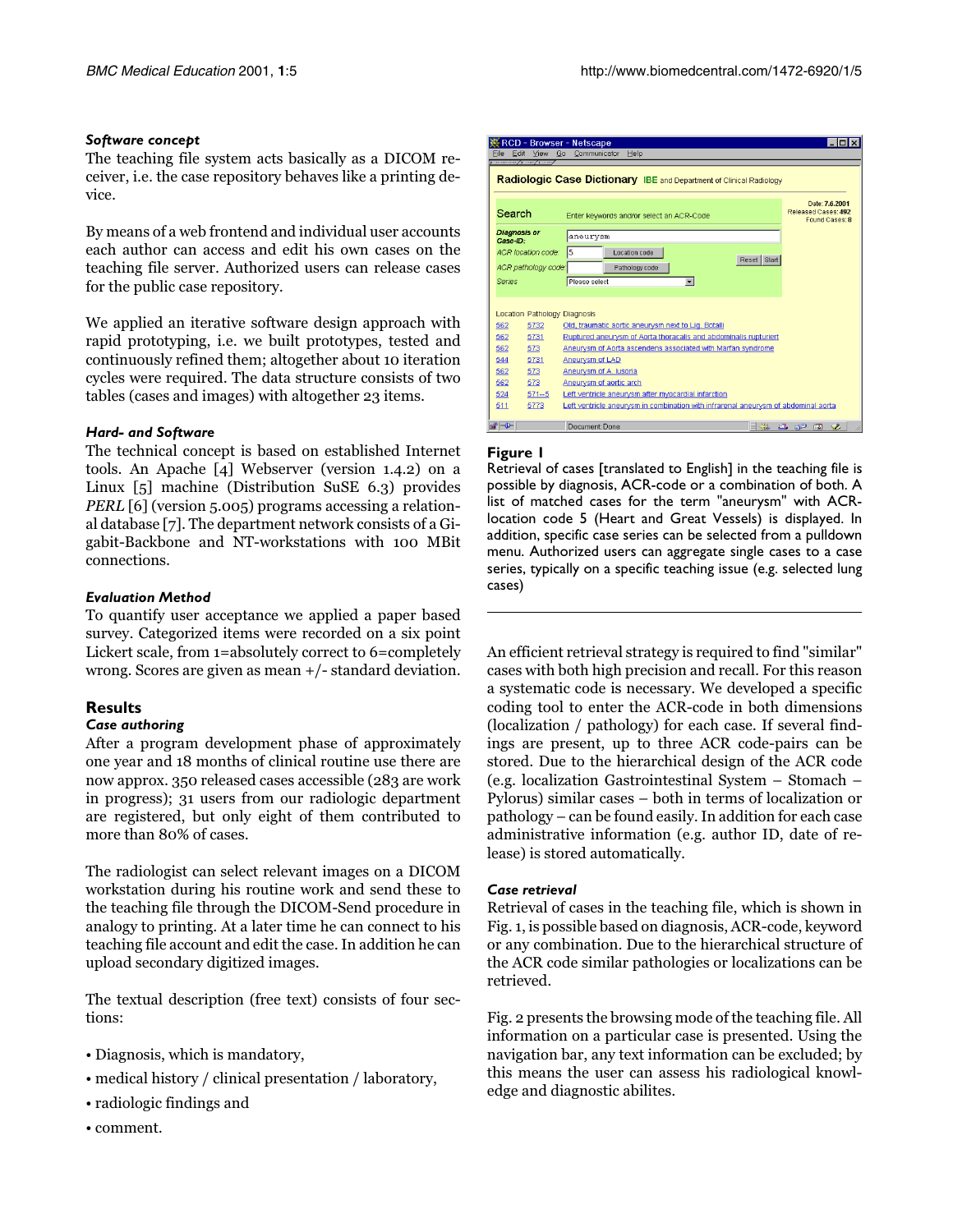

### <span id="page-3-0"></span>**Figure 2**

Browsing mode of the teaching file [translated to English]. All information to a particular case is presented. Using the navigation bar, any text information can be excluded; by this means the user can assess his radiological knowledge and diagnostic abilites.

Fig. [3](#page-3-1) provides a detailed view of a single image in the system. By means of navigation links all images associated with a case can be viewed in high resolution.

In addition to the retrieval function users can select specific case series which are aggregated by authorized radiologists, typically on a specific teaching issue (e.g. selected lung cases). This provides added value for the teaching file: it can be used not only for retrieval of single cases, but also for presentations e.g. in scientific workshops. Individual teaching sessions on specific topics, e.g. for students, are also provided with this tool.

#### *Data analysis*

The system has now been in routine use for approximately 18 months. Fig. [4](#page-4-0) shows the development of the total number of cases in the radiologic teaching file over time differentiated by case status (created / released). The interval between creation and release of a case is  $73 + (-87)$ days (mean  $+/- 3.0$ .).

After 18 months there were 583 records in the table 'Cases' consisting of 19 items each, and 4136 records in the table 'Images' with 4 items each.

#### *Evaluation*

The system was evaluated by 101 medical students (3rd year) who studied two case series (conventional thorax and liver CT/MR) in small groups (max. 9 persons each, assisted by an instructor) during their mandatory radiological course. We included all students from a semester to avoid a selection bias with respect to individual com-

puter expertise. The learners themselves judged their computer knowledge as average (2,92 +/-1,06).

A student questionnaire showed a high level of acceptance (see Fig. [5](#page-5-6)) according to the content of the system (comprehensible  $2,51 + (-0.96;$  appropriate description 2,50 +/- 1,07; subjective learning effect 2,88 +/- 1,33; recommendation of the system to colleagues  $2,31 +/-$ 1,24; alternative to handbooks 1,73  $+/-$  0,90) and image quality (brightness 2,05 +/- 0,86; contrast 2,32 +/- 0,95; size  $2,24 + (-1,10)$ ; however, we did not evaluate the gain in knowledge of the students. The software quality of the teaching file was honoured in terms of speed, reliability and case design.

We also asked the students for the optimal number of images to be contained in a "typical case":  $10 + (-5)$  (mean +/- S.D.). This is influenced by the selection of cases with a focus on CT and MR – probably less images were appropriate for conventional chest X-rays.

To improve the system the students suggested to apply interactive pointers or similar mechanisms to highlight specific radiological findings. From a technical point of view this can be implemented easily, but the authors ar-



#### <span id="page-3-1"></span>**Figure 3**

Detailed view of a single image in the teaching file [translated to English]. Using the navigation bar, all images of a case can be viewed sequentially in high resolution.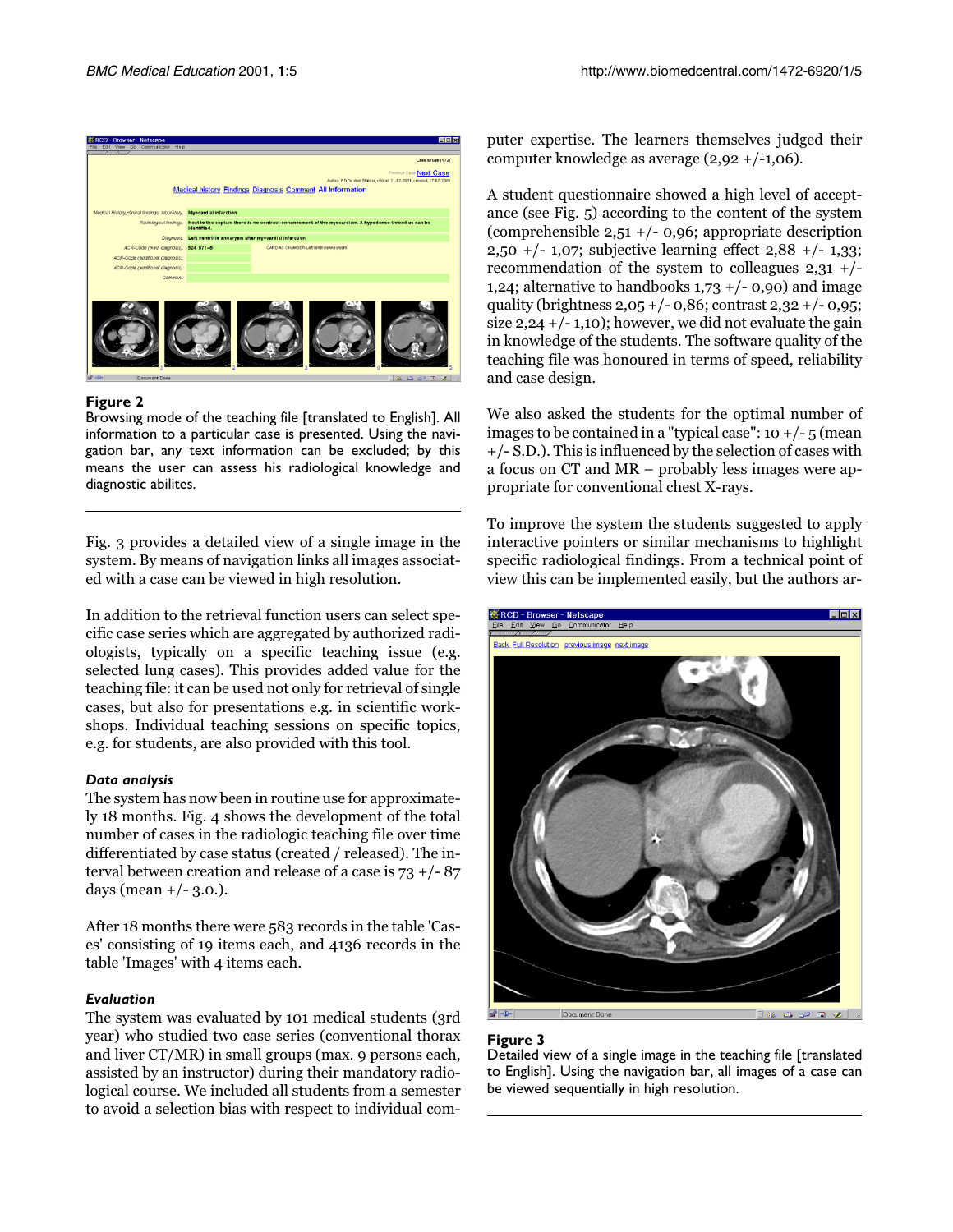

#### <span id="page-4-0"></span>**Figure 4**

Development of the total number of cases in the radiologic teaching file during the first 18 months of operation. The upper line represents the total number of cases, the lower one corresponds to the released cases.

gued this would increase the amount of authoring work substantially.

The results from the questionnaire are consistent with the subjective impression gained during the teaching sessions.

We also did an evaluation with residents  $(n = 15)$  on a case series consisting of more complicated cases selected by a senior attendant radiologist. There was again a high level of acceptance (comprehensible cases 1,47 +/- 0,74; recommendation of the system to colleagues  $1,60 +/$ -0,83).

#### **Discussion**

Computer-Based-Training (CBT) in Medicine has proven its clinical potential in several settings  $([8],[9],[10],[11])$  $([8],[9],[10],[11])$  $([8],[9],[10],[11])$  $([8],[9],[10],[11])$  $([8],[9],[10],[11])$  $([8],[9],[10],[11])$  $([8],[9],[10],[11])$  $([8],[9],[10],[11])$  $([8],[9],[10],[11])$ . Compared with the situation 10 years ago [[12\]](#page-5-11), technological problems such as insufficient computer performance, lack of storage capacity or inadequate display devices can now be solved.

Despite these advances electronic peer-reviewed and upto-date teaching files in radiology which can be accessed anywhere in the department are still very rare. Recently, reports of successful CBT in the field of radiology have been published  $([13],[14],[15],[16])$  $([13],[14],[15],[16])$  $([13],[14],[15],[16])$  $([13],[14],[15],[16])$  $([13],[14],[15],[16])$  $([13],[14],[15],[16])$  $([13],[14],[15],[16])$  $([13],[14],[15],[16])$  $([13],[14],[15],[16])$ , but typically the radiological content of the systems is very limited (both in terms of cases and in terms of authors).

#### *Lessons learned*

The first objective of this study concerns technical feasibility of a teaching file with access anytime anywhere within the radiologic department and smooth integra-

tion into routine workflow. From our experience – after 18 months of routine operation – an Intranet-based system with PACS-interface (i.e. DICOM-compatible) can fulfill this task; it is very important that images can be sent directly from the radiological workstation to the case repository.

There is a wealth of CD-ROMs and other resources ([\[17](#page-5-16)],[\[18](#page-5-17)],[\[19](#page-5-18)]) providing 'snapshots' of radiological knowledge, but a collection of routine clinical reference cases for a specific department and its particular devices is needed. Due to the sophistication of imaging methods a clinically relevant teaching file must be updated continuously. This is only feasible by minimizing the effort to create and maintain this database.

The second objective of this study concerns the ideal format and data structure for a radiologic case description. Obviously from an academic point of view a detailed description of the case using controlled vocabularies, including access to a complete electronic patient record would be desirable. In our setting this was not feasible because it is too time-intensive for the authors. Therefore we decided to apply a compact approach with free text data for medical history, radiological findings, diagnosis and comment. Only location and pathology were entered in a coded manner, using the internationally established ACR code.

The third objective of this study addresses retrieval functions, which obviously depend on the data available in the system. From our experience both systematic and free text retrieval mechanisms are important. We applied the ACR code, which is characterized by a high level of granularity, to provide a systematic access to the database. By this means 'similar' cases – concerning both localization or pathology – can be found easily. We also considered to apply a controlled vocabulary for diagnosis, but in our setting the effort for systematic coding would have been too high.

Case series arranged by senior radiologists are another method to organize the case collection and facilitate access.

The fourth objective concerns acceptance of the system by students and physicians. We did not measure the learning success of students, but the questionnaire indicates a high level of acceptance which is in line with observations during the course. The constant growth of peer-reviewed cases over time provides good evidence for acceptance by the physicians.

From our experience, integration into daily routine work is the key success factor for a teaching file. Secondary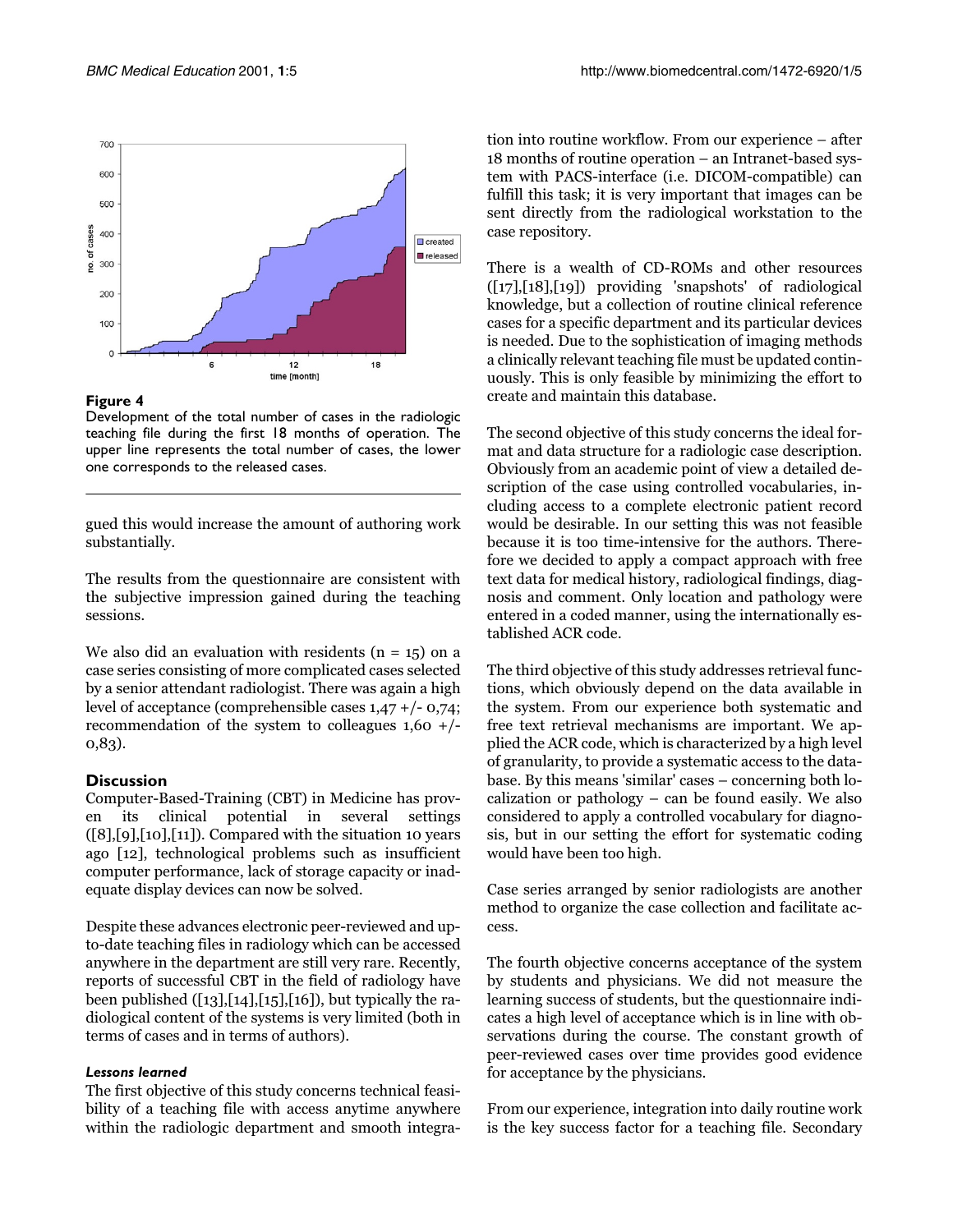

#### <span id="page-5-6"></span>**Figure 5**

Student questionnaire indicating a high level of acceptance. (results presented as boxplots ;6 point Lickert scale; n = 101)

digitization of images is laborious and implies a loss of quality. Media conversions are such an obstacle that only in a filmless setting with PACS and smooth integration by DICOM-interfaces relevant cases can be collected during daily routine.

#### *Knowledge management*

To maintain a high level of quality in patient care is a major challenge in the context of labour turnover and continous sophistication of radiological methods. The high degree of specialization makes knowledge transfer an important success factor for the department as a whole. There are many recent publications according to the relevance of knowledge management ([\[20\]](#page-6-0),[[21](#page-6-1)]) within organizations.

A technical system like our teaching file is a small, but important building block of a department-wide knowledge management strategy, because it provides access to relevant teaching material anytime anywhere. Our evaluation provides evidence that electronic teaching files are well accepted if quality of content and technical reliability is assured. From a medical informatics point of view, such case repositories offer the opportunity of building decision support systems in the future. Whilst a PACS archive is a huge collection of images, a teaching file is a knowledge database. Due to the systematic coding, an automatic search for similar cases is possible. Intelligent image analysis programs in the past mostly failed because a sufficient knowledge base could not be gathered. Meanwhile sophisticated methods for knowledge discovery and data mining ([[22](#page-6-2)],[\[23](#page-6-3)]) have been developed, but these techniques require both high-volume and high-quality reference datasets.

By national and international cooperation the vision of peer-reviewed, up-to-date and comprehensive teaching files in radiology could become reality.

#### **Acknowledgements**

Mr. Heilmann wrote important computer programs for the prototype system.

#### **References**

- <span id="page-5-1"></span>1. **NEMA's OFFICIAL DICOM WEB Page [resource on World Wide Web].** [2001 \[http://medical.nema.org/dicom.html\]](http://medical.nema.org/dicom.html)
- <span id="page-5-0"></span>2. **The American College of Radiology [resource on World Wide Web].** [2000 \[http://www.acr.org/\]](http://www.acr.org/)
- 3. **Extensible Markup Language (XML) [resource on World Wide Web].** [2001 \[http://www.w3.org/XML\]](http://www.w3.org/XML)
- <span id="page-5-2"></span>4. **The Apache Software Foundation [resource on World Wide** Web]. 2001 [http://www.apache.org]
- <span id="page-5-3"></span>5. **SuSE Linux [resource on World Wide Web].** [2000 \[http://](http://www.suse.de) [www.suse.de\]](http://www.suse.de)
- <span id="page-5-4"></span>6. Wall L, Schwartz RL: **Programming PERL.** *O'Reilly & Associates, Sebastopol, CA, USA,* 1992
- <span id="page-5-5"></span>7. **PostgreSQL [resource on World Wide Web].** [2001 \[http://](http://www.postgresql.org) [www.postgresql.org\]](http://www.postgresql.org)
- <span id="page-5-7"></span>8. Evans RS, Pestotnik SL, Classen DC, *et al*: **A Computer-Assisted Management Program for Antibiotics and Other Antiinfective Agents.** *N EngI J Med* 1998, **338**:232-238
- <span id="page-5-8"></span>9. [Schwid HA, Rooke GA, Ross BK, Sivarajan M:](http://www.ncbi.nlm.nih.gov/entrez/query.fcgi?cmd=Retrieve&db=PubMed&dopt=Abstract&list_uids=10321676) **Use of a computerized advanced cardiac life support simulator improves retention of advanced cardiac life support guidelines better than a textbook review.** *Crit Care Med* 1999, **27**:821-824
- <span id="page-5-9"></span>10. [Dugas M, Batschkus MM, Lyon HC Jr:](http://www.ncbi.nlm.nih.gov/entrez/query.fcgi?cmd=Retrieve&db=PubMed&dopt=Abstract&list_uids=10211276) **Mr. Lewis on the web – how to convert learning resources for intranet-technology.** *Med Educ* 1999, **33**:42-46
- <span id="page-5-10"></span>11. [Lyon HC,](http://www.ncbi.nlm.nih.gov/entrez/query.fcgi?cmd=Retrieve&db=PubMed&dopt=Abstract&list_uids=1457015) *et al*: **PlanAlyzer, an Interactive Computer-assisted Program to Teach Clinical Problem Solving in Diagnosing Anemia and Coronary Artery Disease.** *Acad Med* 1992, **67**:821- 828
- <span id="page-5-11"></span>12. [Klar R, Bayer U:](http://www.ncbi.nlm.nih.gov/entrez/query.fcgi?cmd=Retrieve&db=PubMed&dopt=Abstract&list_uids=2203686) **Computer-assisted Teaching and Learning in Medicine.** *Int J Biomed Comput* 1990, **26**:7-27
- <span id="page-5-12"></span>13. [Hornof WJ, allance DW, Brenston PR, Self JA:](http://www.ncbi.nlm.nih.gov/entrez/query.fcgi?cmd=Retrieve&db=PubMed&dopt=Abstract&list_uids=10461575) **A client server model to facilitate creation of a medical image teaching library.** *J Digit Imaging* 1999, **12**:132-137
- <span id="page-5-13"></span>14. Zaidel M, Hopper K, lyriboz T: **Interactive web-based radiology teaching file.** *Digit Imaging* 1999, **12;2 Suppl 1**:203-204
- <span id="page-5-14"></span>15. Khorasani R, Lester JM, Davis SD, *et al*: **Web-based digital radiology teaching file: facilitating case input at time of interpretation.** *AJR* 1998, **170**:1165-1167
- <span id="page-5-15"></span>16. Tran TH, Roach NA, O'Kane PL, Thune M: Creating a digital radi**ographic teaching file and database using a PC and common software.** *AJR* 2000, **175**:325-327
- <span id="page-5-16"></span>17. Chew FS, Smirniotopoulos JG: **Educational Efficacy of Computer-Assisted Instruction with Interactive Videodisc in Radiology.** *In: IMIA Yearbook 1994 (ed. v. Bemmel), Schattauer Verlag, Stuttgart, Germany,* 1994468-474
- <span id="page-5-17"></span>18. **Eurorad [resource on World Wide Web].** [2001 \[http://](http://www.eurorad.org/) [www.eurorad.org/\]](http://www.eurorad.org/)
- <span id="page-5-18"></span>19. Richardson ML: **World-Wide Web Radiology Teaching File Server on the Internet.** *AJR* 1995, **164**:479-483